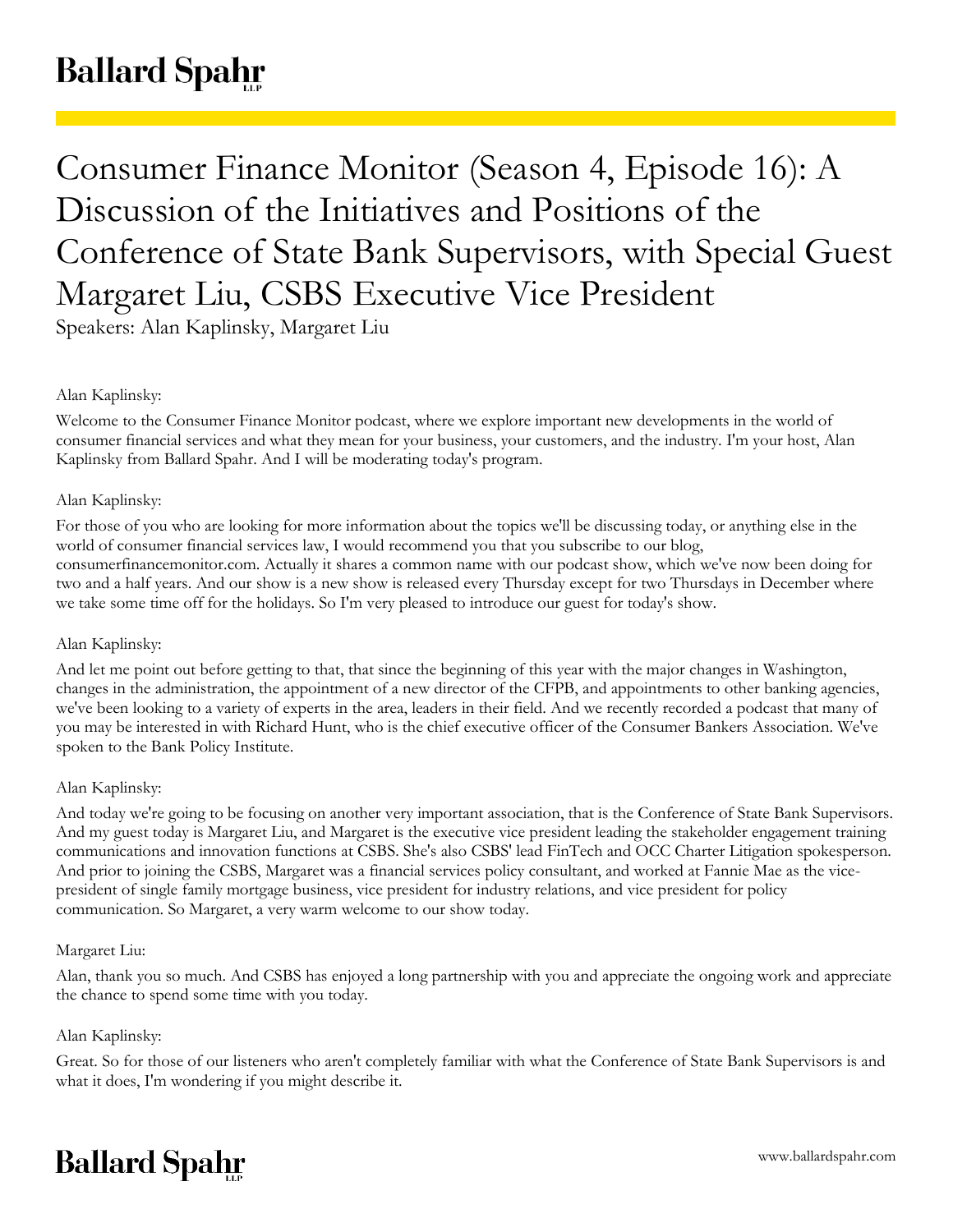#### Margaret Liu:

Absolutely. Yeah, for those who are not day-to-day in the alphabet soup of financial regulation, we might just sound like another collection of letters, but the Conference of State Bank Supervisors is a Washington DC based organization. We're like a hub for state financial regulators. The folks working in the 50 states and territories to license and oversee a really diverse range of financial services providers, that includes banks as well as non-bank financial services providers. So and through CSBS the states they work together, right now very focused on advancing a vision of a more network approach to state financial regulation. We do a lot of convening. We also provide a common technology and data platform for the states that really is supporting a lot of this work around getting more networked and more coordinated.

## Alan Kaplinsky:

Right. So while some people may view you as the trade association for state banking departments, I guess that's partially true, but it seems like you perform other functions that typically aren't performed by trade associations for the industry. Am I right?

#### Margaret Liu:

Yes. Very much so. I mean, we're unusual as a professional organization in that we only have basically 53 members, right 54, it's the states and the territories. But each member is actually an agency from the leader down to a lot of the day-to-day examination and licensing staff. And also because we're a 501 (c) (3) and our members of government agencies, our focus goes much beyond the traditional trade association, the Washington Trade Association. We have a very robust policy function. And that's where we started. But over the past two decades, we have become much more of a force multiplier for the states in terms of really bringing them together. So that as a group, we are evolving from being individual siloed states to a more connected whole of financial regulation.

#### Alan Kaplinsky:

Yeah. Got it. So we're going to look at a variety of areas today, Margaret, in which CSBS is involved. And I thought we ought to start with the area of supervision and in particular non-bank supervision. So we might be talking about companies that are licensed as money transmitters, and many FinTech companies are engaged in a business that would require licensure in many, many states. And I know, I hear it often from when we're doing work for a client that is in that space, when we tell them about the bad that they're going to need to get a license in 25 states as a money transmitter, the first reaction is they recoil and say, "Oh, my God we were going to be subject to being examined by 25 states." So what are you CSBS doing in that area?

#### Margaret Liu:

Well, that's a great area for us to talk about Alan. I'm glad you asked that question because the states have been focused actually for many years on figuring out ways to better coordinate that supervision. The states recognize certainly the individual states and as a group that if you're a large entity operating in financial services and you're state licensed, you could potentially be subject to multiple exams in a given year or exam cycle. We use a year just for ease sake. And over the past three or four years, we have piloted, and now have rolled out into production. If you will, an exam approach that we're calling One Company, One Exam or network to MSB supervision. So there's two areas where this work is focused in right now. And I'll talk about MSBs first.

## Margaret Liu:

And there in 2019, we actually piloted. And then during 2020, we spent the year looking at lessons learned and developing the program for nationwide rollout, this One Company, One Exam approach where literally you have a large multi-state company having one exam a year, but it's an exam that meets every state's exam needs as much as possible. And so that is about a coordinated exam team. It's about figuring out a way to rationalize and address sometimes state specific needs without asking a state to have to recreate an exam. And with in 2021, we announced nationwide rollout of this. And this year we expect just over 70, large, nationally operating MSBs to be examined in this approach. And this means coordinating everything from scheduling to the specific exam requests, to interaction with the company.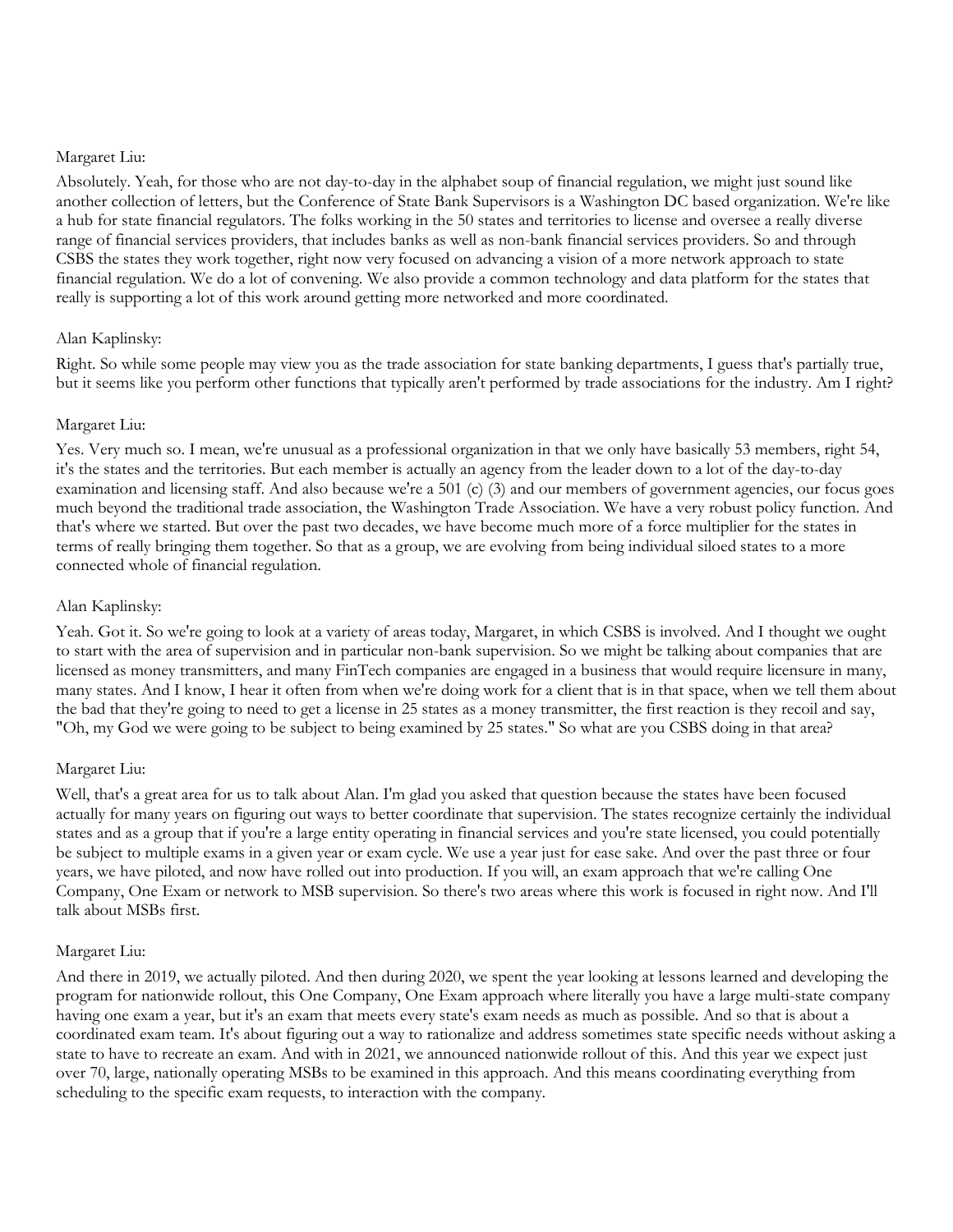#### Margaret Liu:

There's a technology platform that we're employing with some of these exams also what's called the state exam system. That again is making it much more seamless for the states to work together. And this is a platform that the states use, but also that the examined entity uses for interaction with the regulators. So I do think this one is a pretty significant game changer. We've already had 13 companies either done or going through this coordinated exam approach, this one company one exam.

## Alan Kaplinsky:

And are you getting positive feedback from the companies that are being examined under this approach?

## Margaret Liu:

With the pilot and then with the rollout, we've gotten a lot of positive feedback, I think. But also our hope is that as we continue to do this, we, the states get better at it. And we have a feedback loop with the companies. I don't have any specifics there for you. But I think that the industry was very receptive when we announced it as a pilot, the pilot companies, I think overall had a positive experience, but also we appreciated that they spent the time to tell us what didn't work through that. And I think that our approach is going to be one of constant refinement and improvement.

#### Alan Kaplinsky:

Yeah. Now am I right that the pilot program only applies to money services businesses or money transmitter businesses, it doesn't cover the full range of non-bank industries that are licensed by your members?

#### Margaret Liu:

Actually thank you for reminding me. So the pilot, which was 2019 was with a handful of money services businesses. And we have rolled out nationwide One Company, One Exam for money services businesses, but also this year, we are piloting One Company, One Exam in the mortgage space as well. And so the proof of concept started with MSBs, nationwide rollout has begun with MSBs, but we certainly are looking at this as an approach that I think will ultimately be leveraged across multiple non-bank categories of financial services licensees. So the mortgage pilot is this year.

## Alan Kaplinsky:

And we're talking about mortgage origination and servicing both?

#### Margaret Liu:

The focus is on nationwide origination company.

## Alan Kaplinsky:

Oh, okay. So very, very interesting Margaret, what about though in the area of applications and licensing? Every state, as I understand it has its own statutory requirements for being licensed for various kinds of businesses, be it mortgage origination, mortgage servicing, money services businesses, payday lending, auto finance credit, home improvement finance, I guess I could go on and on. What are you doing in that area to simplify and to make more uniform because that's another area that is I think really in need of some simplification and unification, maybe that's the wrong word, but making it a lot easier to get licensed for certain kinds of business.

## Margaret Liu:

Yeah. So licensing of course, if you think about what the regulatory life cycle is, it starts with licensing because that's the way that you enter a market to do business. Right. And I think that there are some and I'm of course not suggesting that that's how you're characterizing it. But as you know licensing performs an important function in terms of ensuring that entities that want to do business in a given state or jurisdiction have the right qualifications to do that business and are willing to be held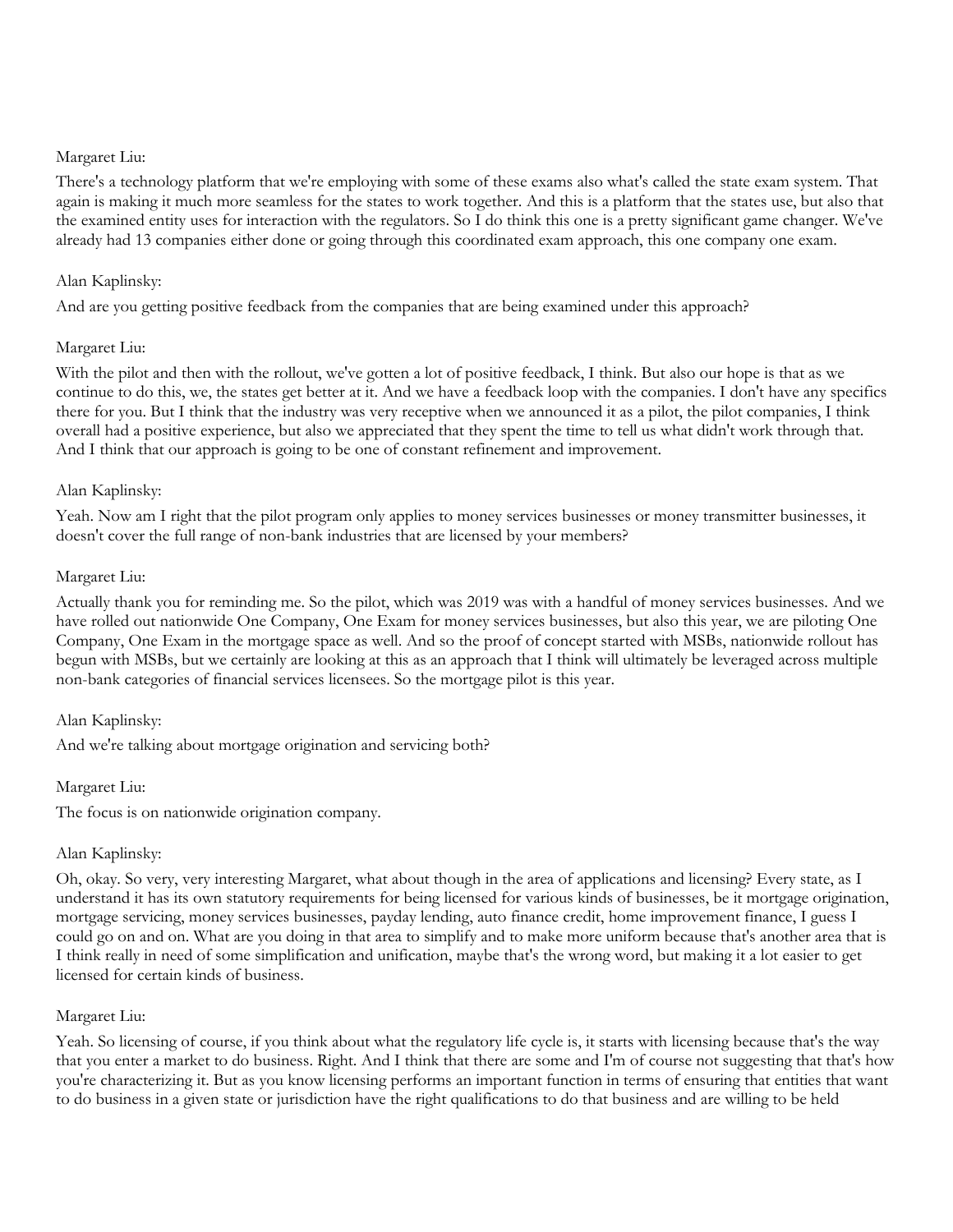accountable to following the rules of the road in whatever business they operate in. And Alan as you know, through all of your work across financial services, that in the non-bank area, the state approaches the activity space in terms of regulatory scope and jurisdiction.

## Margaret Liu:

And so you mentioned several of the main categories of state licensing in financial services. We've already talked a little bit about MSBs and payments activities, mortgage, definitely a large diverse set of consumer finance activities, even debt collection. And there are a few commonalities to all of this, one of the main things being the nationwide multi-state licensing system. So since let's introduce a new acronym into the conversation, N-M-L-S. So NMLS is a technology platform that started out as a state-based technology platform in the 2006, 2008 range. For those listening and in the mortgage area, NMLS was also embraced in federal law in 2008 through the Safe Act. So now, if you are involved in mortgage loan origination, you are licensed or registered through NMLS, actually, regardless of whether you've worked for a bank or non-bank. That was where NMLS got started, but it was always envisioned to be a platform to support multiple different state licensing types.

## Margaret Liu:

So that, the development and launch of NMLS itself was a key milestone in terms of modernizing and starting to rationalize state licensing, one platform for the license applicant and for the regulators. So it's the regulators workflow and it's the licensee's workflow in terms of their interaction with the regulator. And so NMLS one was one of the main, first key development, and it's provided an opportunity for a lot of rationalization around forms, particularly in the mortgage space pretty much across all the United States. If you are going to be a state licensed mortgage loan originator, you're subject to the same set of standards, you're subject to the same testing requirement. It's actually a nationwide test, even though it's a test of state content.

## Margaret Liu:

And there is a consistent set of pre-licensing and then continuing education requirements. All consistent across the states, all managed through one platform. In the past four or five years, one of the things that the states have done is really to take a deep dive at what the MSB licensing process looks like. And they have more recently the states launched something called the Multistate MSB Licensing Agreement. And so this is a cooperative licensing approach, cooperative among the states. We've got close to 30 states involved. And so if you are a new company that's looking to get licensed in multiple states, you can choose to go this path in which case you're not going to, I think the number might be 28. If you go this path, you're applying to all 20 state 28 states, but not all of them are independently reviewing every aspect of your license application.

#### Margaret Liu:

These states will work together so that one state will take on the work of one phase of the license review and the other states, the other 27 agree to rely on, and accept that one states work in the licensing review. And the license process is basically divided into two phases. So the phase one piece is collaborative and collective, which leaves the states to focus on the phase two piece, where there is an indepe... each state acts on its own, but the phase one piece rationalizes a lot of the work, it reduces the processing times between 50 to over 60%.

#### Margaret Liu:

And what I love about this initiative is this started with one state looking at its own licensing process, and a few of the other states saying, "Hey, we're doing the same thing. Let's figure out a way to do this collectively, no one's giving up any authority, but what we're doing is we're relying on each other's work so that then we can more effectively deploy our licensing resources to the aspects that may be do require more work that's really unique to the individual states." And the MMLA is also implemented through NMLS. So it's implemented through the technology platform, and that continues to grow in terms of the number of states signing on to it.

#### Alan Kaplinsky: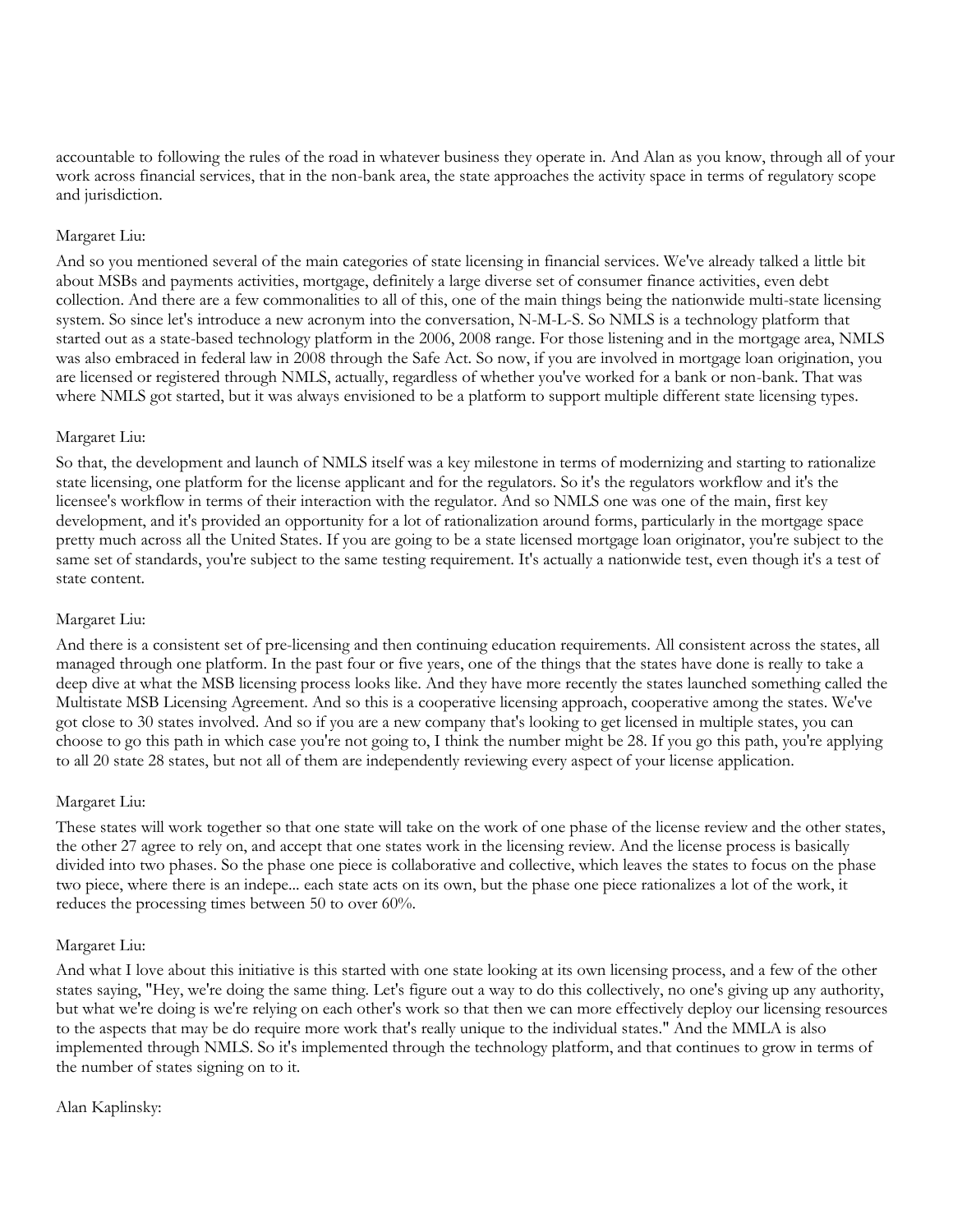Well, first of all, let me ask the question. What you described, does it only apply to money services businesses, or does it apply to the full range of entities that your members license?

#### Margaret Liu:

Yeah. Right now the MMLA is only for MSBs.

## Alan Kaplinsky:

Okay. And plus those in the mortgage business, right? Because it started in the mortgage areas as I understand it.

#### Margaret Liu:

Right. Yeah.

## Alan Kaplinsky:

Yeah. Okay. I got it. Okay. So all of these, the streamlining that you've done and these technological tools that you're using in order to accomplish the streamlining, has it enabled state banks to compete? Not so much state banks, we've been talking about non-banks here, but a lot of companies particularly in the FinTech area are very interested in getting a national charter, either a national bank charter or a national thrift charter. And part of the motivation is that you only have to apply to the comptroller of the currency. And if you get approved, you're dealing with one regulator and not a multiplicity of regulators. Am I right?

## Alan Kaplinsky:

It would it be fair to say that the reason CSBS has gotten into this is really a need to make sure that the playing field is more level, that companies will no longer have to say, "Well, geez, we need to get a national bank charter because it's going to be such a headache having to deal with 50 different states." Is that?

## Margaret Liu:

Well, I guess the way that I would respond to that, Alan, is that if you think about the financial services sector in our country, there are a lot of different methods and points of entry in regulatory structures. Every company is going to make its own business decisions about its operating model. And we have these diverse points of entry and different regulatory structures to meet various business models and companies of varying sizes too, and we'll probably get to this a little more further on in our conversation. But state laws have come about and evolved to meet these different needs as they're appearing in the states. And one of the important things about state licensing in the non-bank area is that you can be very small and be state licensed, or you can be very big and be state licensed. State licensing is not only for that have reached a certain size and you can start out with a license in a single state.

#### Margaret Liu:

And a lot of companies do that. What it allows for is it allows for experimentation. Financial services activities in the United States are heavily regulated. I don't think anyone argues with that. And I think that's part of the bargain of being able to do that business in the United States, it is a regulated industry. There's state regulation and there's federal regulation. But there are multiple paths depending on your business model. But like I said, importantly you can operate in one state and you can be small and you can be a startup and you can approach it. You can start off by experimenting in one state or a few states. And then you have a system that can support you as you get larger, if you aspire to.

## Margaret Liu:

But also it's a system that creates minimum disruption if you choose to exit the market for whatever means, maybe it just doesn't work, right. There's a structure for you to unwind and exit the market or maybe it's a company that is successful and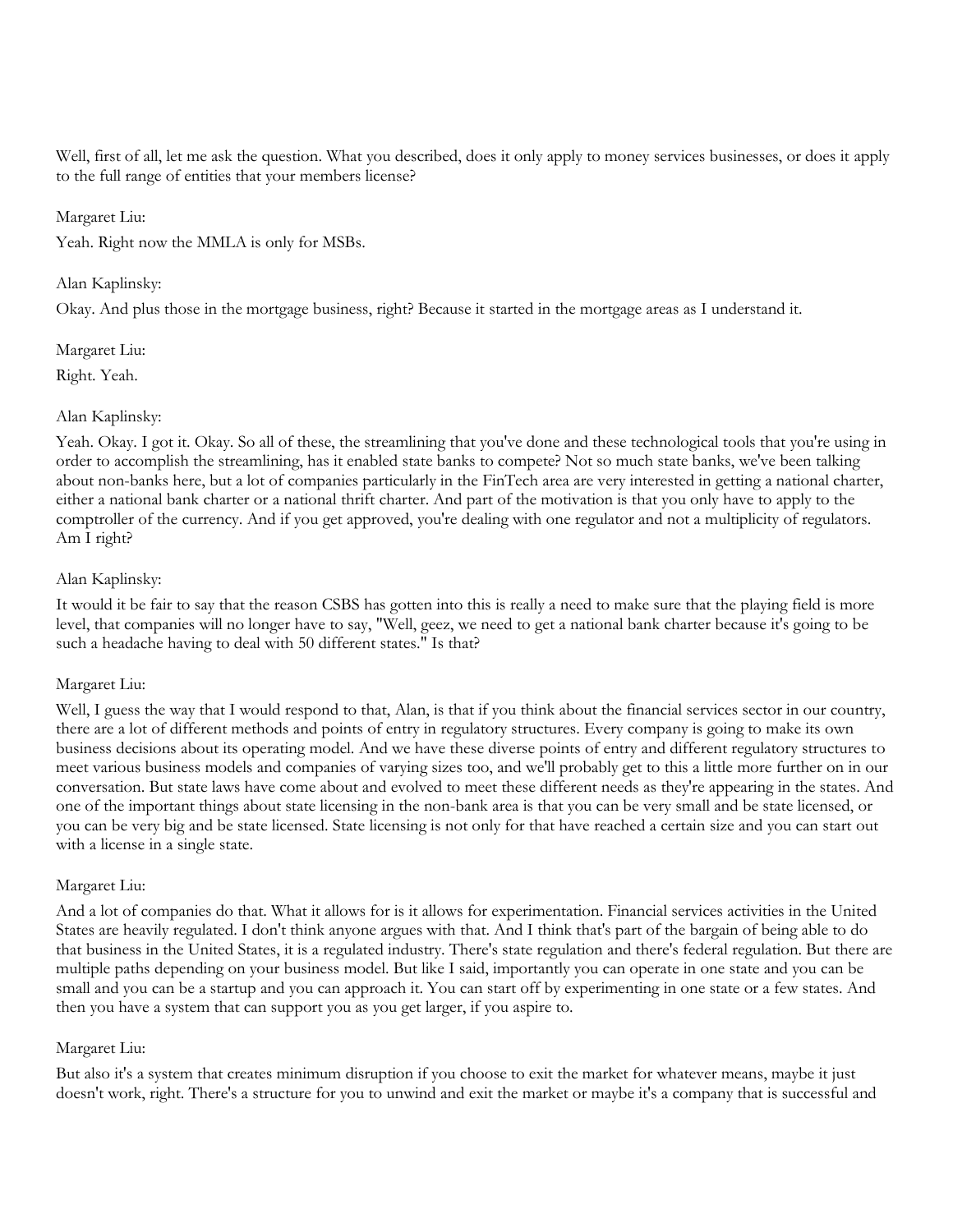merges or wants to evolve its business model. We see that too. And one of the important things about a lot of the initiatives that we have underway is that they come from a robust dialogue with the industry. With companies like the clients that you represent, none of this was developed by regulators just in a silo of regulators. NMLS has had robust industry interaction and in the development phase and as we've continued to evolve and modernize the system, several years ago, I guess about three or four years ago pulled together a FinTech industry advisory panel.

## Margaret Liu:

We had 30 plus companies and we asked them to engage over the course of 18 months in a very robust back and forth dialogue with the regulators to identify with a fair amount of specificity, the pain points, the state licensing supervision. And so some of the things that we've talked about today came out of that, One Company, One Exam was born from that. One of the things we haven't talked about yet that is in the works is a model state MSB law, another effort at rationalizing and driving towards more consistency, that effort came out of the industry's recommendation. And there are other efforts underway again, where the feedback and engagement with the industry is really important.

#### Alan Kaplinsky:

Yeah. You referred to this Model MSB Law, is that being done through CSBS, or is it being done through the uniform commissioners on state laws?

#### Margaret Liu:

This is being done through CSBS. It's still in the works. We've had over the... if you've been involved in any model law efforts you know that it's a significant effort. Because it is focused on MSBs and because of the integration with things like our One Company, One Exam approach, and ultimately our licensing and exam platforms, we felt that it was important for it to succeed for it to be a CSBS effort. We've stayed in touch with the Uniform Law Commission. We've got a long partnership with the Uniform Law Commission in a lot of different areas, but this one is being done within CSBS and of course with interaction with the member and a lot of hands-on involvement by the individual States as well.

## Alan Kaplinsky:

And is the goal here after you've developed the model law then for each state banking department to try to get that enacted to replace whatever they have?

## Margaret Liu:

The model law is still in development. And one of the things that we have found with a lot of this work is that to really get meaningful consistency does not always begin or end statutory language. A lot of the work that we are doing is about aligning approaches and processes. And many of those are not necessarily dependent on a similar type of statutory language. So it's one tool in the toolbox. I think there are some States that may choose to leverage and adopt pieces of it, but I think there are probably a good number of States that will be able to be part of and help drive this networked approach without any changes to their state laws.

#### Alan Kaplinsky:

Okay. So let me turn to another area, Margaret and that is why is it that CSBS is so strenuously opposed to the comptroller of the currency granting a national bank charter to a FinTech company? Is it something that... Well, I'll let you answer the question rather than for me to suggest answers.

#### Margaret Liu:

Sure. And Alan, I mentioned before that the different licensing and supervisory regimes, that the States all are all born of state laws and decisions made by the state legislatures over a long series of time, including pretty recently. And at the heart of our opposition and legal challenge to the OCCs, "FinTech Charter," is that the OCC does not have the authority to do what they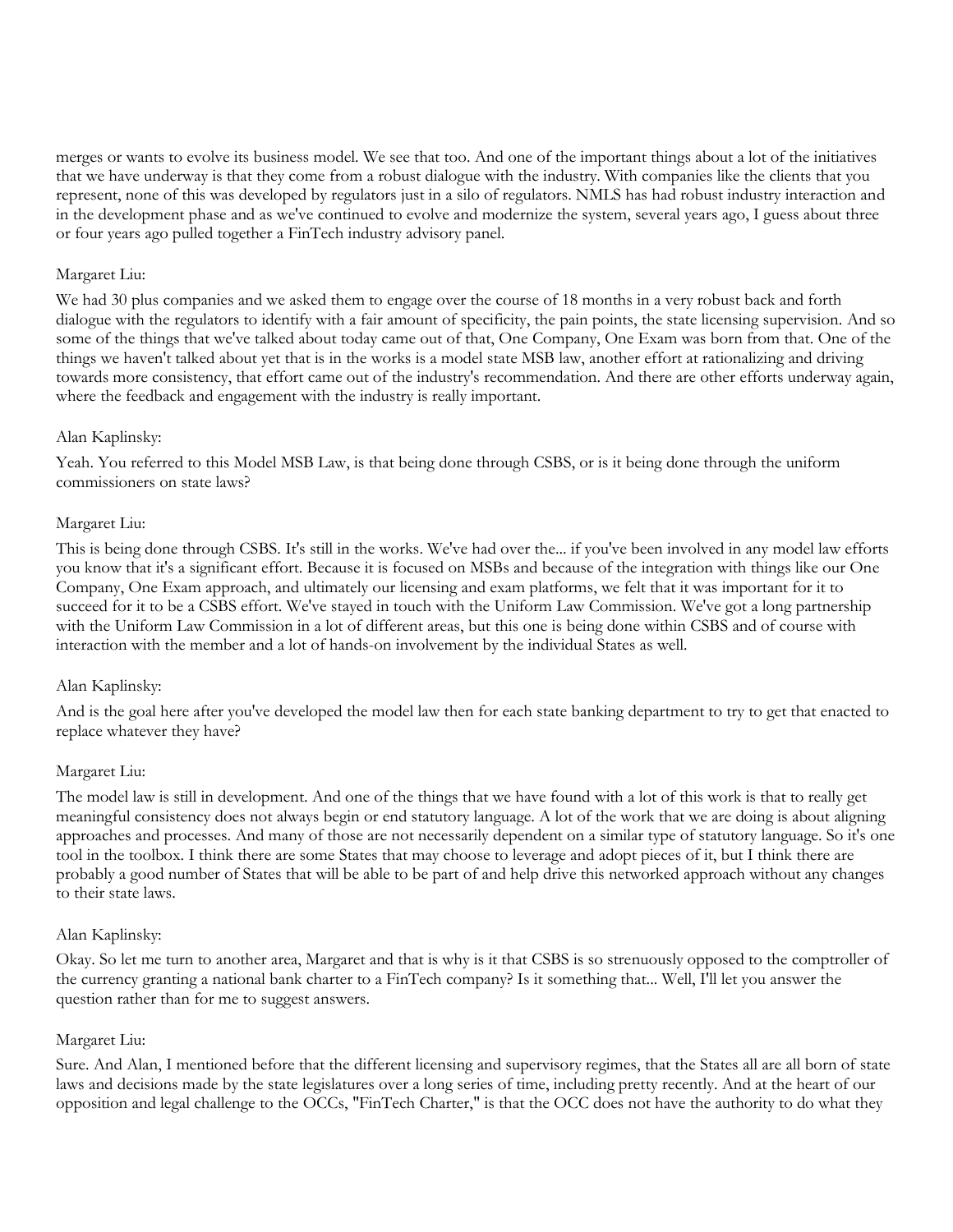propose. Our view is that this is beyond the bounds of the National Bank Act and the other Federal Banking Act. And that this is not something that a regulator can just by Fiat do. I mean, really what they're proposing to do is to change what it means to be a bank. And Alan, you've worked with a range of clients during the course of your practice. And from our standpoint, if you're going to be a bank, you need to take deposits and obtain deposit insurance. Those are foundational. This isn't about expanded powers for existing banks. This is about fundamentally what it means to be a bank. This is around the inner limit of what it means to be a bank.

## Margaret Liu:

And what the OCC has proposed to do with the FinTech Charter is to say, "Well, you don't have to take deposits. If you lend, or if you cash checks you could be a bank. We can deem you a bank." And from where we sit and based on our extensive legal analysis, this is not within the OCCs authority. The OCC doesn't get to make this decision, Congress ultimately has to make this decision and it's about the significant public policy implications. It's about the letter of the law, but it's about the policy deliberation that Congress is supposed to be having. If you think about consumer protection issues, market distortion, for example, I think the OCC has commented over the years that this FinTech Charter, this non-depository charter that they would grant, it's not going to be for that company I just talked about that's a startup, it's going to be about the company that's already succeeded.

#### Margaret Liu:

And so the OCC basically wants to pick a winner and bring it under the umbrella of the National Bank Act. And by the way, Congress has decided this over and over again, right, with the National Bank Act and with multiple theories of effort around shaping or reshaping the National Bank Act. Congress has never gone as far as what the OCC wants to do. And if you look at Dodd-Frank, it was a pretty clear that Congress saw issues with the scope of the OCC's activities, and back then a rather aggressive push at the edges of the national bank charter.

#### Alan Kaplinsky:

Yeah. It's not so much that CSBS objects to FinTech owning, or having a national bank charter, or converting their existing non-bank business into a national bank charter. You're okay with that. And I don't want to be... please, I'm not trying to put words in your mouth, but you're okay with that as long as one of the activities they engage in is accepting FDIC insured deposits.

Margaret Liu:

Yes.

Alan Kaplinsky:

Okay.

## Margaret Liu:

I mean, as well as all of the other requirements that entities go through pretty frequently to become a bank, but yeah, that is the foundational requirement as far as we're concerned.

#### Alan Kaplinsky:

And just so our listeners understand why certain FinTechs might resist the requirement of accepting insured deposits is that it might make many of them bank holding companies. And they would either not want to be regulated by the Federal Reserve Board as a bank holding company, or they may be engaged in certain other activities that would disqualify them from being a bank holding company. Am I right?

Margaret Liu: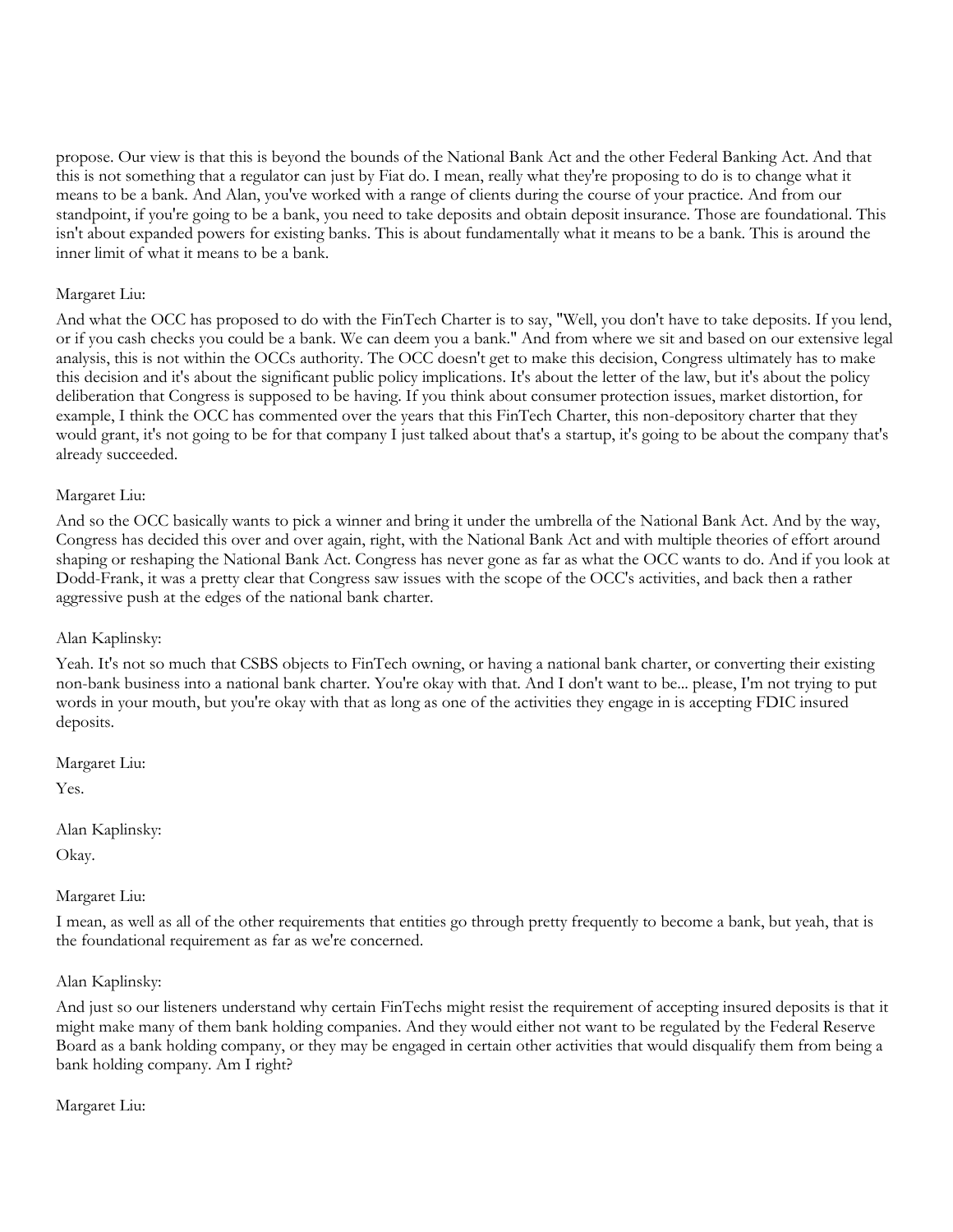Right. Well, certainly the way that we have seen the FinTech Charter proposed by the OCC the entity would not be subject to the bank holding company because it is the deposit taking the deposit insurance that's the hook there. Yep.

#### Alan Kaplinsky:

Right. But if they were let's say an industrial bank in Utah and that's been a type of charter available for many, many years not completely unique, but somewhat unique, I take it you're okay with that. I mean, because it's the state charter that somebody is getting, it's not a national bank charter, and therefore you don't have that same objection to that.

#### Margaret Liu:

Well, in that case, the deposits are FDIC insured, there's deposit insurance, and there's clear authority in state and federal law for that business model and that charter.

#### Alan Kaplinsky:

Right. Okay. Let's turn to a somewhat related topic in that it involves federal law and a couple of the other decisions that were made by the Acting Comptroller of the Currency, Brian Brooks during his very short tenure in office, and that is he came out with two regulations. One of them intended to deal with and override a second circuit opinion in the so-called Madden versus Midland Credit case situation where credit card issuer in Delaware sold some charged off the pounds to a debt buyer in New York. And the debt buyer in New York continued to charge the same interest rate on the credit card that was being charged by the bank before it got charged off and sold.

#### Alan Kaplinsky:

And the second circuit held in a very controversial opinion that the right to charge the interest rate permitted under Section 85 of the National Bank Act, which is the federal usury provision and the right to export that rate from Delaware throughout the country, including New York, that once that account got sold a debt buyer or a non-bank, it lost that right. At that point that non-bank would have to immediately reduce the interest rate to whatever the maximum might be under New York law.

#### Alan Kaplinsky:

And the comptroller went through a rule-making procedure. Shortly after that the FDIC did a similar rulemaking under Section 27 of the Federal Deposit Insurance Act, a provision that became law in 1980 with the intent of putting state chartered banks on a level playing field with national banks from a federal usury law perspective. What is CSBS's position on the socalled Madden, anti Madden rule? I know it's complicated.

Margaret Liu: Or the Madden-Fix rule.

Alan Kaplinsky: The Madden-Fix rule.

#### Margaret Liu:

And it is a complicated issue. We looked at the rule and we certainly did comment to the OCC the need for some certainty and a mechanism for preserving the negotiability of instruments. I think our members definitely sympathized with that objective. In terms of the actual execution, in terms of how the OCC went about it, we focused our comments on some concerns that this is from our standpoint, it's a preemption determination. And the Section 25 (b) of the National Bank Act articulates how the OCC is to go about preemption determinations. And it sets out not just a process, but what the standard is that has to be met, right. 25 (b) says that if it's a preemption determination, the OCC has to go about it on a case by case basis and find that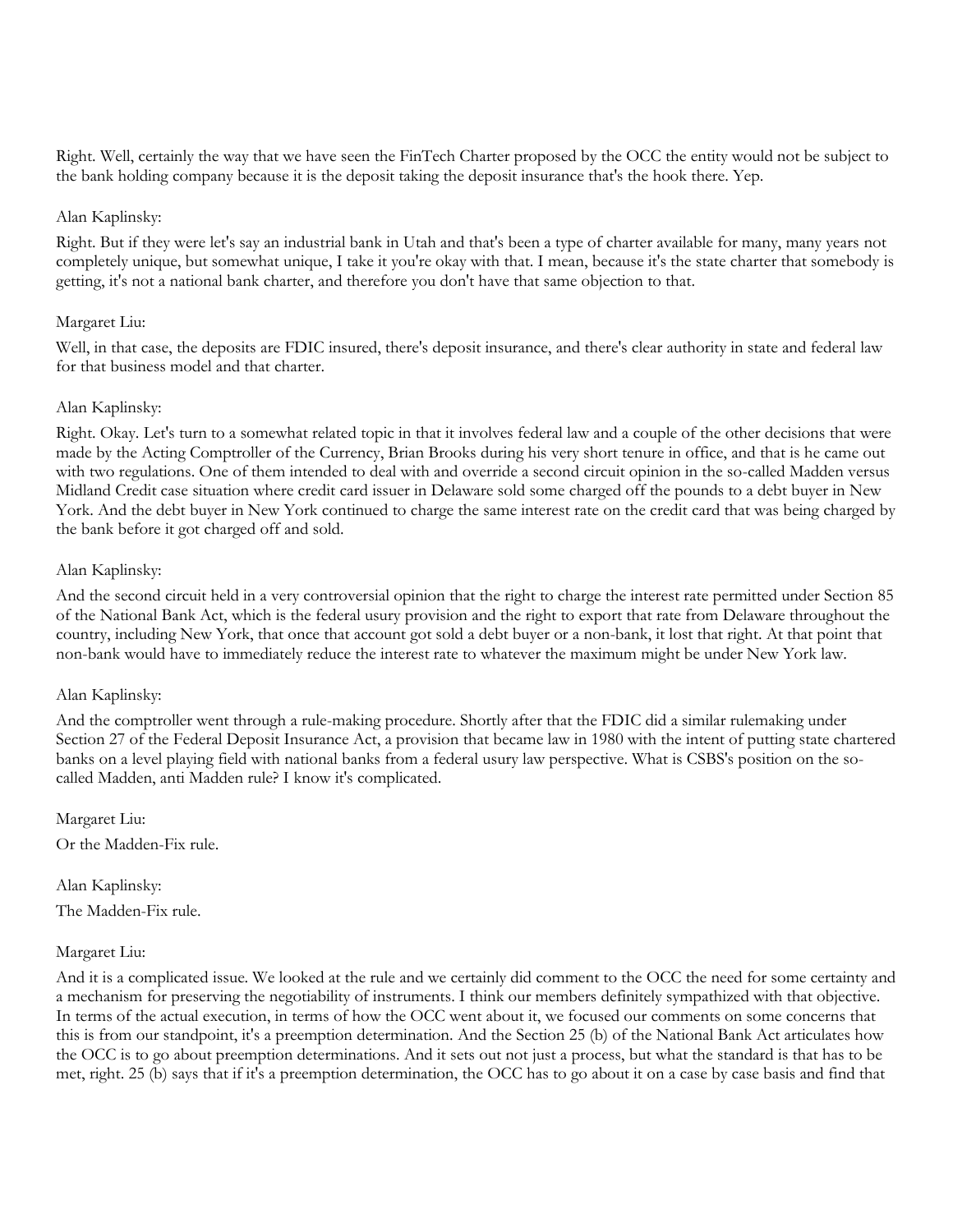there is substantial evidence that what would be preempted would otherwise prevent or significantly interfere with national bank powers, the OCC chose to not go through that path and in putting this rule out. So we flag that as a concern.

## Alan Kaplinsky:

Of course, they claimed just some... They're not on our podcast today, but they will claim that no, it's not a preemption determination. It's just an interpretation of Section 85 of the National Bank Act.

#### Margaret Liu:

Right. And that's where we differ. Yeah. I mean, I think that the OCC has gone to great to never actually have any rule be considered a preemption determination. I don't think they've ever used 25 (b).

#### Alan Kaplinsky:

Yeah. I think you're right. Okay. So he didn't like the procedure. And what about now the FDIC did the same thing for state charter banks. What about that, their rule making?

#### Margaret Liu:

Well, we certainly do appreciate that there should be an equal treatment between state and federally chartered institutions and if this is something that's going to go through, that state chartered banks need to be on equal footing with national banks. And something else Allen that we might be getting to is that there is a connection between the valid when made rule and another proposal, the true lender rule.

#### Alan Kaplinsky:

Yeah, let's talk about that one. Maybe if it mattered, why don't you describe for our listeners, what the OCC did there?

## Margaret Liu:

So with the true lender rule, and Alan, you're probably going to be just as good or actually better than I, but in a nutshell it's a very simple rule, so it's very easy to articulate. They basically said that any transaction that the bank touches the bank is the true lender. And so that is a rule that we oppose because in that instance, there's a body of case law around what it means to be a true lender. And again, this is a case law that articulates substantial predominant economic interest should be the determinant of whether or not the bank is a true lender. Our concern is that the way that the rule was written and proposed by the OCC, it's very formalistic. And like I said, basically a national bank can be a true lender even if it has no actual economic interests. Why does that matter?

#### Margaret Liu:

What it does is it gives financial services entities that look to partner with banks, again, if this rule were to take final effect, an entity could partner with a bank and thus avoid the usury laws, as well as state licensing laws without the bank actually really having an economic interest. And I think that from our standpoint, that's an improper leveraging of a state bank charter.

#### Alan Kaplinsky:

Even though, I mean, the OCC would say it would have the right to supervise and in a sense regulate the non-bank that is partnered with a national bank. And if it saw that it was violating some consumer protection requirement, or engaging in unfair or deceptive acts or practices, it would have the right to come down on that bank and non-bank like a ton of bricks. What do you say to that, Margaret?

#### Margaret Liu: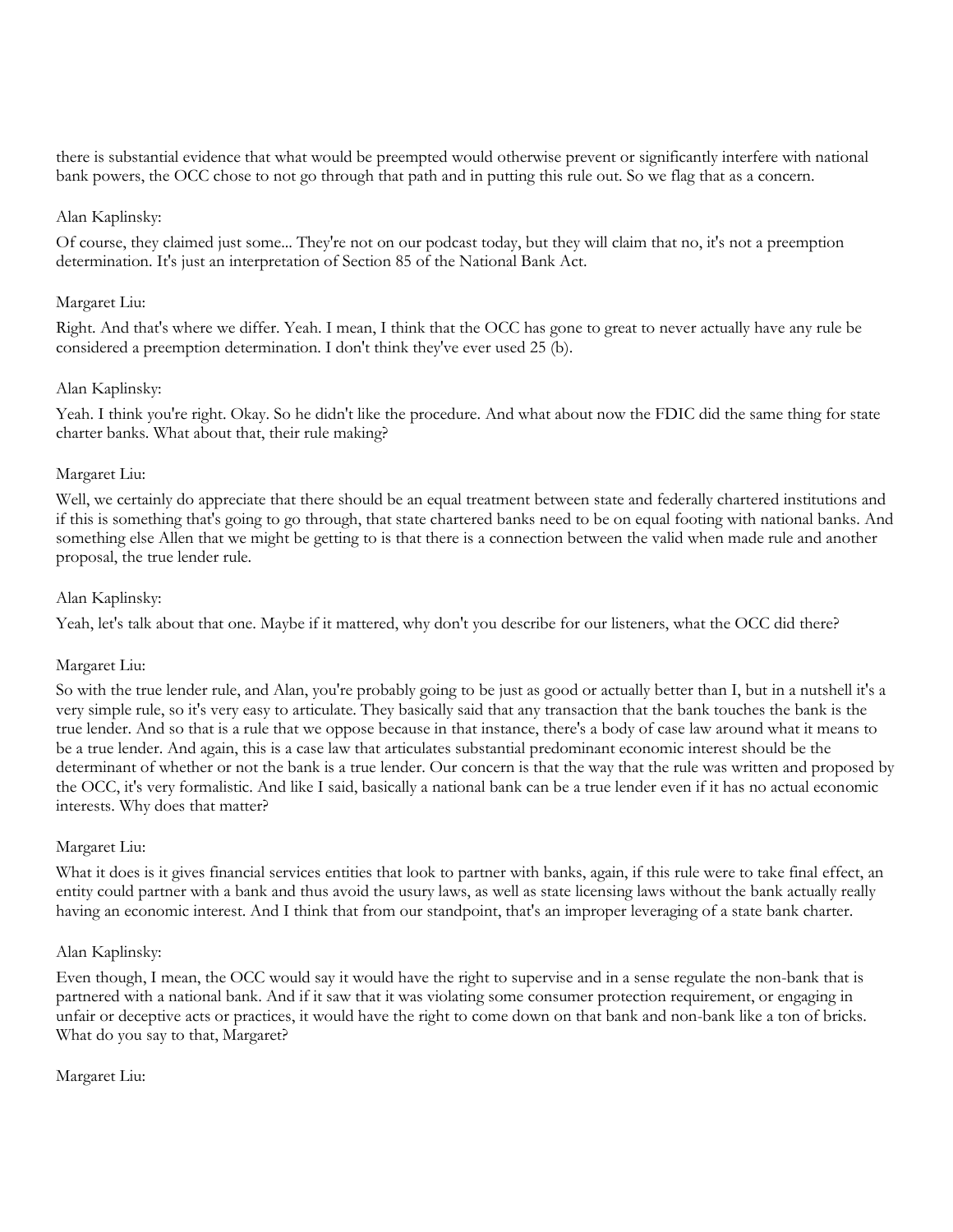You're absolutely right, Alan. Actually in the preamble and some of the explanatory materials that the OCC put out with the proposed rule, they actually set out a fair amount of what you're saying, what their "supervisory expectations" would be. But none of that actually got included in the language of the rule. And so at that point, it becomes nothing more than a pinky swear that they would do that and leaving only a very overly broad and formalistic rule that could be subject to a wide range of interpretations and abuses.

#### Alan Kaplinsky:

Right. Okay. Interestingly enough, the FDIC did not issue a comparable rule. And I understand the reason for that is that they believe they didn't have the authority to do it under Section 27 of the Federal Deposit Insurance Act. The OCC, I think relied on Section 27 of the National Bank Act. And interestingly enough, not Section 85 as I understand it. Well, let's turn to what I think is the final area that I want to get some input from you on.

#### Alan Kaplinsky:

You also, your CSBS engages in lobbying for federal legislation from time to time. And I understand that you've been supporting a bill at least in the last legislative session, and I assume it will be re-introduced or it already has been introduced this year, called the Bank Service Company Examination Act. What is that all about, Margaret?

#### Margaret Liu:

Sure. And maybe I think the place to start is that for the folks listening to this, the Bank Service Company Act is a law that's been around for several decades, and that governs the activities of well banks, service companies. I think when the law was originally enacted you had banks owning companies that were providing services back to the owner, but to other banks. But the law's application and utilization has evolved, so that it is the foundation for federal supervision and oversight of bank vendors. And when you think about banking today, and the fact that banks of all sizes rely on a wide range of technology and related partners as the core service providers, of course, but also well beyond the cores, a lot of other entities, a lot of them tech companies that are looking to work with banks to help banks do a range of things, whether it's back office or customer facing activities. And this law governs the federal oversight of these bank vendors.

#### Margaret Liu:

And then similarly under state law, close to 40 States have authority under state law to exercise the same type of oversight. But there is no connection in statute between the federal and the state authority. And so what we have been working on for several years with Congress is making some small changes to the federal law, to the Bank Service Company Act to integrate the states so that the states can coordinate. This gets back to that theme that I started with around network supervision, and about CSBS's vision and philosophy that regulators need to be operating as a network, as opposed to in silos. And so this is a silo breaking exercise, if you will by getting the states integrated into the Bank Service Company Act.

#### Margaret Liu:

We've had bipartisan legislation introduced in the past two Congresses, last time around the house actually passed our bill unanimously in a very partisan, challenging environment. And you're right, we just got the House bill introduced, and I believe the Senate bill also has been introduced both with bipartisan support and the ideas for state and federal regulators to coordinate and to share information. One thing I want to be clear for you and certainly for other practitioners who might tune into this... Excuse me, to this podcast, Alan, is that this bill doesn't grant any new authority to state regulators. It's just about the fact that you've got regulators who are already doing this work and they need to talk to each other, they need to coordinate.

## Margaret Liu:

And when you think about, particularly for small banks, the states oversee and charter close to 80% of the banks in the country in terms of by number of institutions. And so a lot of these small banks rarely build their own digital offering, they're